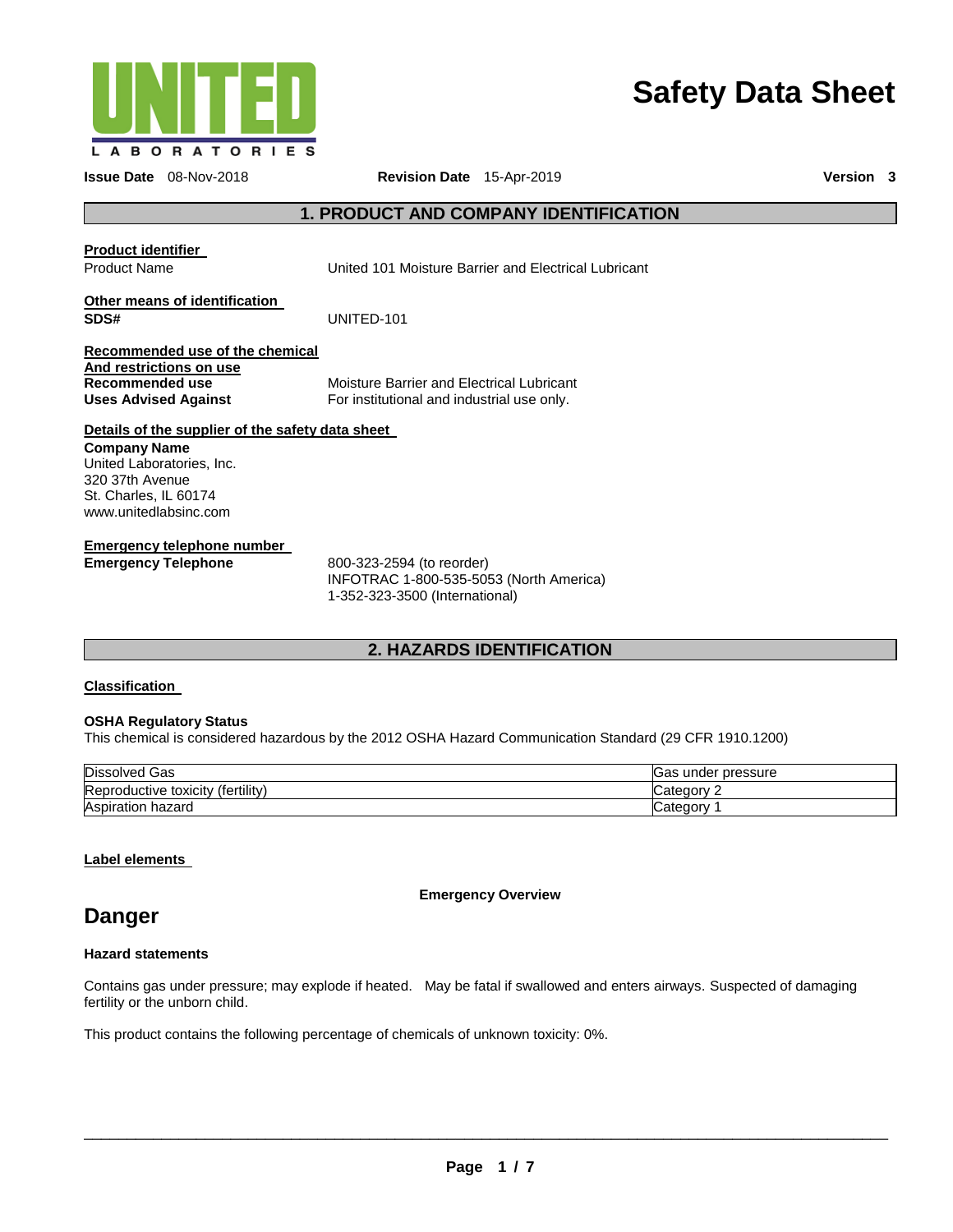

### **Prevention**

Keep away from heat, sparks, open flames and hot surfaces. No smoking. Pressurized container: Do not pierce or burn, even after use. Protect from sunlight. Do not expose to temperatures exceeding 50°C/122°F. Obtain special instruction before use. Do not handle until all precautions have been read and understood. Wear protective gloves, clothing and eye protection.

\_\_\_\_\_\_\_\_\_\_\_\_\_\_\_\_\_\_\_\_\_\_\_\_\_\_\_\_\_\_\_\_\_\_\_\_\_\_\_\_\_\_\_\_\_\_\_\_\_\_\_\_\_\_\_\_\_\_\_\_\_\_\_\_\_\_\_\_\_\_\_\_\_\_\_\_\_\_\_\_\_\_\_\_\_\_\_\_\_\_\_\_\_

### **Response**

If exposed or concerned: Get medical advice/attention. If swallowed: Immediately call a poison center or doctor. Do not induce vomiting.

### **Storage**

Store in well-ventilated place. Store locked up. Protect from sunlight.

### **Disposal**

Dispose of contents/container in accordance with local/regional/national/international regulations.

### **Hazard(s) not otherwise classified (HNOC)**

Not applicable.

# **3. COMPOSITION/INFORMATION ON INGREDIENTS**

| <b>Chemical Name</b>         | <b>CAS No.</b> | Weight-%  | <b>Trade Secret</b> |
|------------------------------|----------------|-----------|---------------------|
| Mineral Oil                  | 8042-47-5      | 75-95     |                     |
| Carbon Dioxide               | 124-38-9       | 1-5       |                     |
| Octamethylcyclotetrasiloxane | 556-67-2       | $1 - 5$   |                     |
| Petroleum Naphtha            | Confidential   | $0.1 - 1$ |                     |

\*The exact percentage (concentration) of composition has been withheld as a trade secret.

# **4. FIRST AID MEASURES**

**First aid measures**

| <b>Skin Contact</b> | Immediately was with soap and water for 15 minutes. Remove contaminated clothing and<br>shoes immediately. Seek medical attention if irritation develops.                                           |
|---------------------|-----------------------------------------------------------------------------------------------------------------------------------------------------------------------------------------------------|
| Eye contact         | If in eyes: Rinse cautiously with water for several minutes. Remove contact lenses, if<br>present and easy to do. Continue rinsing. If eye irritation persists: Get medical advice or<br>attention. |
| <b>Inhalation</b>   | Move to fresh air. If breathing is difficult, administer oxygen. If not breathing administer<br>artificial respiration. Get medical attention if irritation develops.                               |
| <b>Ingestion</b>    | If swallowed: Immediately call a poison center or doctor. Do not induce vomiting.                                                                                                                   |

### **Most important symptoms and effects, both acute and delayed**

Acute Health Hazards: Eyes: redness, tearing, blurred vision. Oral: abdominal irritation, nausea, vomiting, diarrhea, aspiration hazard. No known chronic health hazards.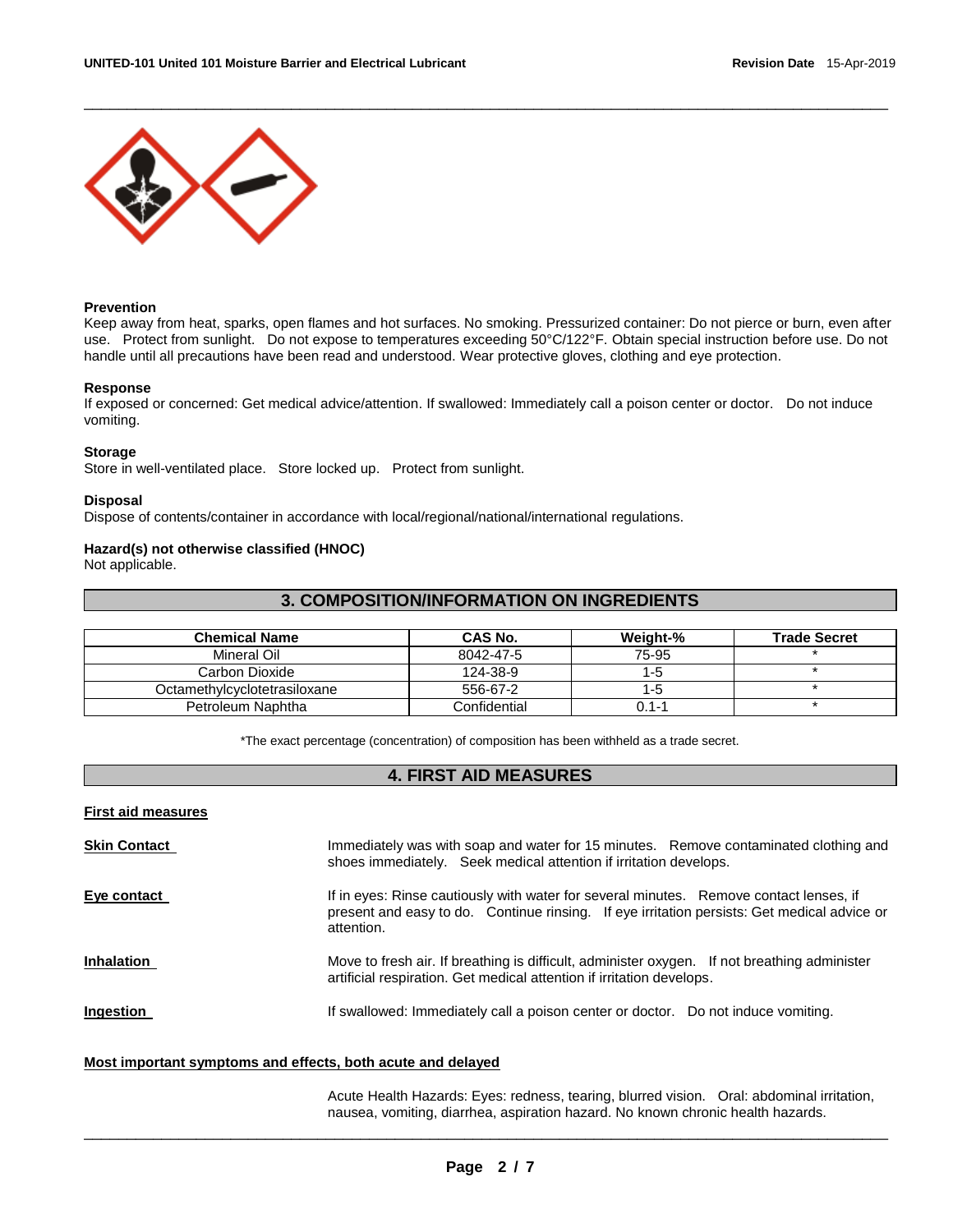# **Indication of any immediate medical attention and special treatment needed and general information**

If ingested, material may be aspirated into the lungs and cause chemical pneumonitis. Treat appropriately.

# **5. FIRE-FIGHTING MEASURES**

\_\_\_\_\_\_\_\_\_\_\_\_\_\_\_\_\_\_\_\_\_\_\_\_\_\_\_\_\_\_\_\_\_\_\_\_\_\_\_\_\_\_\_\_\_\_\_\_\_\_\_\_\_\_\_\_\_\_\_\_\_\_\_\_\_\_\_\_\_\_\_\_\_\_\_\_\_\_\_\_\_\_\_\_\_\_\_\_\_\_\_\_\_

## **Suitable extinguishing media**

Foam. Dry chemical. Carbon Dioxide (C02)

**Unsuitable extinguishing media** Water spray/stream

# **Specific hazards arising from the chemical**

Keep away from sparks, open flames, and hot surfaces. No smoking. Do not spray on an open flame or other ignition source.

### **Protective equipment and precautions for firefighters**

Firefighters must use self-contained breathing apparatus and full protective clothing.

# **Special fire-fighting procedures**

Wear full protective clothing and NIOSH approved SCBA with full facepiece operated in positive pressure or pressure demand. Use water mist to keep material cool in fire situations.

### **Hazardous Combustion products**

Oxides of carbon.

# **6. ACCIDENTAL RELEASE MEASURES**

### **Personal precautions, protective equipment and emergency procedures**

**Personal precautions For personal protection, refer to Section 8 of the SDS.** 

## **Methods and material for containment and cleaning up**

| Methods for containment and<br>cleaning up | In case of spill: remove all sources of ignition, ventilate, avoid breathing vapors and remove<br>all inert absorbent.                                                                                    |  |
|--------------------------------------------|-----------------------------------------------------------------------------------------------------------------------------------------------------------------------------------------------------------|--|
| <b>Waste Disposal</b>                      | Dispose of contents in accordance with federal, state, and local regulations. Do not dump<br>in sewers. Wrap container and place in trash collection, do not puncture, incinerate, or<br>reuse container. |  |
| <b>RCRA Status</b>                         | Waste likely considered hazardous under RCRA; however, product should be fully<br>characterized prior to disposal (40CFR261).                                                                             |  |

# **7. HANDLING AND STORAGE**

### **Precautions for safe handling**

Obtain special instructions before use. Do not handle until all safety precautions have been read and understood. Pressurized container: Do not pierce or burn, even after use. Protect from sunlight.

# **Conditions for safe storage, including any incompatibilities**

| <b>Storage Conditions</b> | Store locked up. Pressurized container: do not pierce or burn, even after use. Do not<br>expose to temperatures exceeding 50°C/122°F. |  |
|---------------------------|---------------------------------------------------------------------------------------------------------------------------------------|--|
| Incompatible materials    | Strong oxidizing agents, strong reducing agents, some plastics.                                                                       |  |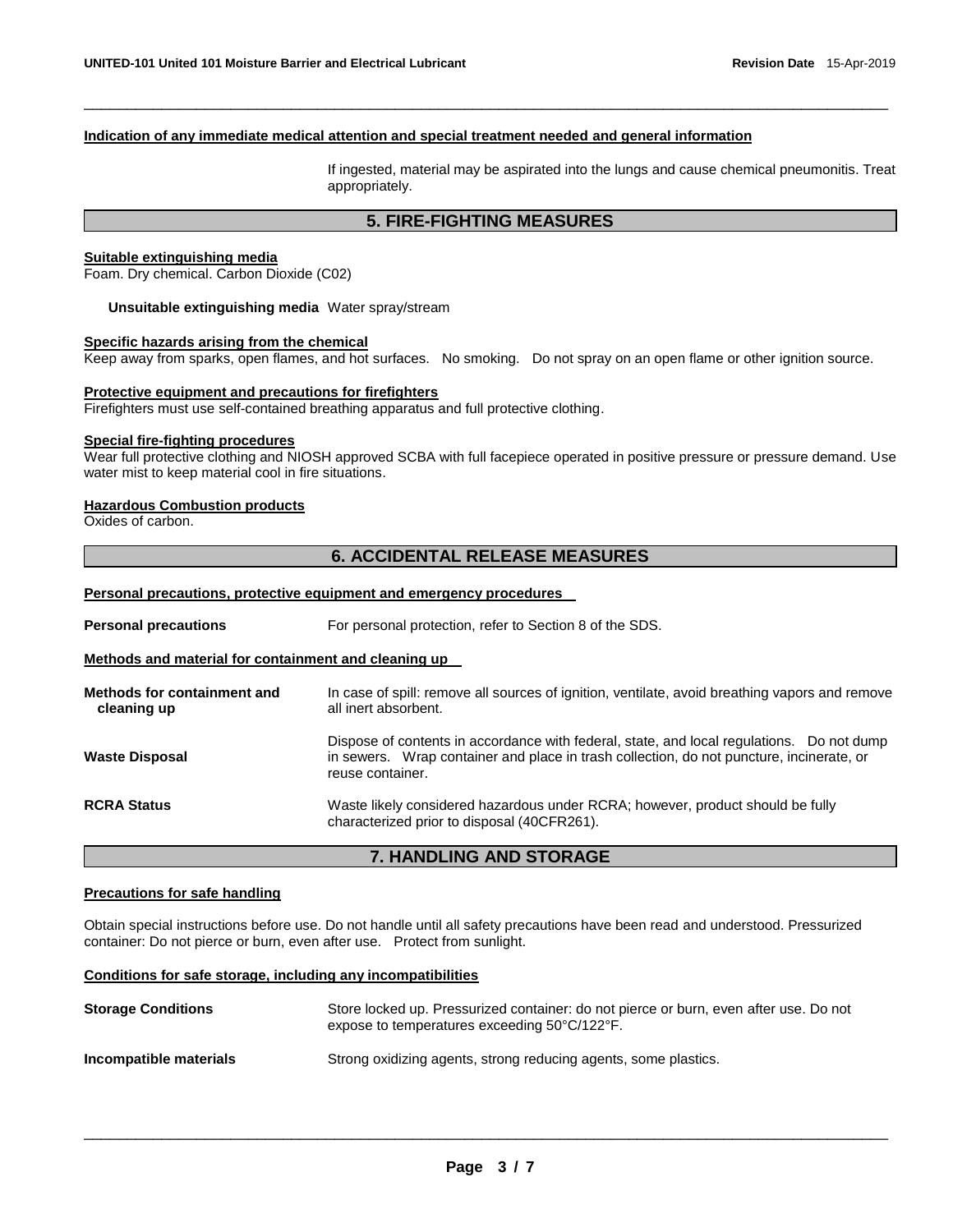# **8. EXPOSURE CONTROLS/PERSONAL PROTECTION**

\_\_\_\_\_\_\_\_\_\_\_\_\_\_\_\_\_\_\_\_\_\_\_\_\_\_\_\_\_\_\_\_\_\_\_\_\_\_\_\_\_\_\_\_\_\_\_\_\_\_\_\_\_\_\_\_\_\_\_\_\_\_\_\_\_\_\_\_\_\_\_\_\_\_\_\_\_\_\_\_\_\_\_\_\_\_\_\_\_\_\_\_\_

# **Exposure Controls**

| <b>Chemical Name</b>                     | <b>OSHA - PEL</b>      | <b>ACGIH</b>    |
|------------------------------------------|------------------------|-----------------|
| Carbon Dioxide<br>124-38-9               | PEL: 5000 ppm          | TWA: 5000 ppm   |
| Mineral Oil<br>8042-47-5                 | PEL: $5 \text{mq/m}^3$ | $10$ mg/m $3$   |
| Octamethylcyclotetrasiloxane<br>556-67-2 | Not Established        | Not Established |
| Petroleum Naphtha                        | PEL: 100 ppm           | $100$ ppm       |

| <b>Engineering Controls</b> | Good general ventilation adequate. |
|-----------------------------|------------------------------------|
|-----------------------------|------------------------------------|

# **Individual protection measures, such as personal protective equipment**

| Eye/face protection           | Safety glasses.                                                                                                                            |
|-------------------------------|--------------------------------------------------------------------------------------------------------------------------------------------|
| Skin and body protection      | Wear appropriate chemical resistant gloves. Wash hands thoroughly after handling.                                                          |
| <b>Respiratory protection</b> | No required with adequate ventilation.                                                                                                     |
| <b>General Hygiene</b>        | Always observe good personal hygiene measures, such as washing after handling the<br>material and before eating, drinking, and/or smoking. |

# **9. PHYSICAL AND CHEMICAL PROPERTIES**

# **Information on basic physical and chemical properties**

| <b>Physical state</b> | Aerosol     |
|-----------------------|-------------|
| Appearance            | Amber spray |
| Color                 | Amber       |
| Odor                  | Bland odor  |

| <b>Property</b>              | Values                    | <b>Remarks</b><br>∙ Method |
|------------------------------|---------------------------|----------------------------|
| рH                           | No Information available. |                            |
| <b>Specific Gravity</b>      | No information available. |                            |
| <b>Viscosity</b>             | No Information available. |                            |
| Melting point/freezing point | No Information available. |                            |
| <b>Flash point</b>           | 200°F (93°C) estimated.   |                            |
|                              |                           |                            |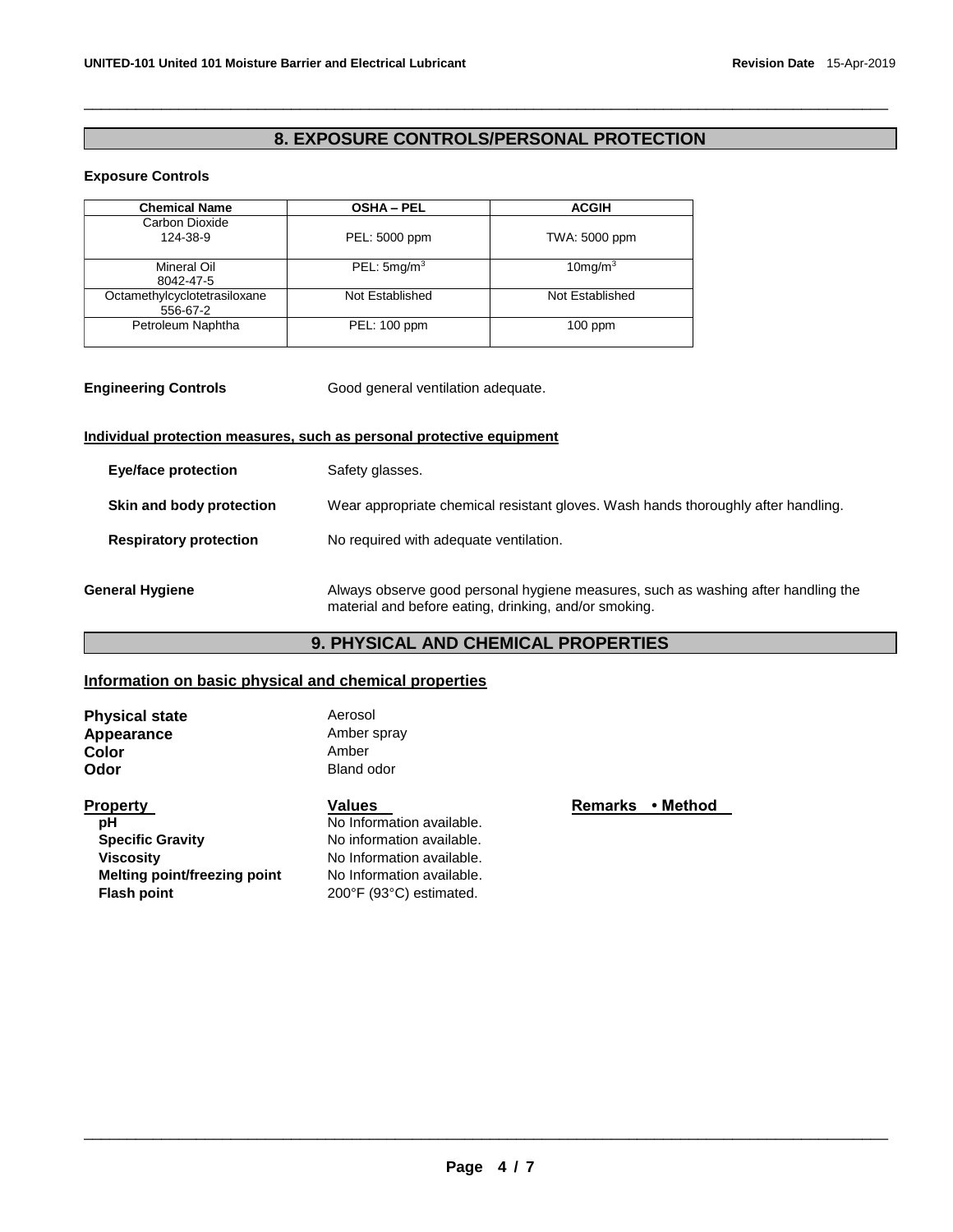**Boiling point/boiling range Evaporation rate Flammability Limit – lower Flammability Limit – upper Vapor pressure Vapor density Relative density Water Solubility Partition coefficient (n-octanol/water) Auto-ignition temperature Decomposition temperature Viscosity VOC (weight %)**

No information available.  $<sub>1</sub>$ </sub> No information available. No information available. No information available. >2 [0.80-0.90@77°F](mailto:0.80-0.90@77°F) (25°C) Non-soluble in water No information available. No information available.

No information available. No information available.  $1%$ 

Not considered a flammable aerosol or an extremely flammable aerosol by OSHA (29CFR1910.1200)

# **10. STABILITY AND REACTIVITY**

\_\_\_\_\_\_\_\_\_\_\_\_\_\_\_\_\_\_\_\_\_\_\_\_\_\_\_\_\_\_\_\_\_\_\_\_\_\_\_\_\_\_\_\_\_\_\_\_\_\_\_\_\_\_\_\_\_\_\_\_\_\_\_\_\_\_\_\_\_\_\_\_\_\_\_\_\_\_\_\_\_\_\_\_\_\_\_\_\_\_\_\_\_

### **Reactivity**

This product is stable and not-reactive under normal conditions of use, storage and transport.

### **Chemical stability**

Material is stable at normal conditions.

### **Possibility of Hazardous Reactions**

None known.

# **Conditions to avoid**

Temperatures greater than 122°F and sources of ignition.

### **Incompatible materials**

Strong oxidizing agents, strong reducing agents, some plastics.

### **Hazardous Decomposition Products**

No hazardous decomposition products are known.

# **11. TOXICOLOGICAL INFORMATION**

# **Information on likely routes of exposure**

### **Product Information**

| <b>Inhalation</b>                   | Causes dizziness, excessive or prolonged exposure may cause unconsciousness.               |  |
|-------------------------------------|--------------------------------------------------------------------------------------------|--|
| Eye contact                         | Causes irritation, redness and tearing.                                                    |  |
| <b>Skin Contact</b>                 | May cause irritation, localized defatting, dermatitis, with prolonged or repeated contact. |  |
| Ingestion                           | May cause gastrointestinal irritation, nausea, diarrhea, vomiting, aspiration hazard.      |  |
| <b>Medical condition aggravated</b> | Pre-existing conditions of the skin, liver, CNS, and kidneys.                              |  |

### **Information on toxicological effects**

**Acute toxicity** Eyes: redness, tearing, blurred vision. Oral: abdominal irritation, nausea, vomiting, diarrhea, aspiration risk.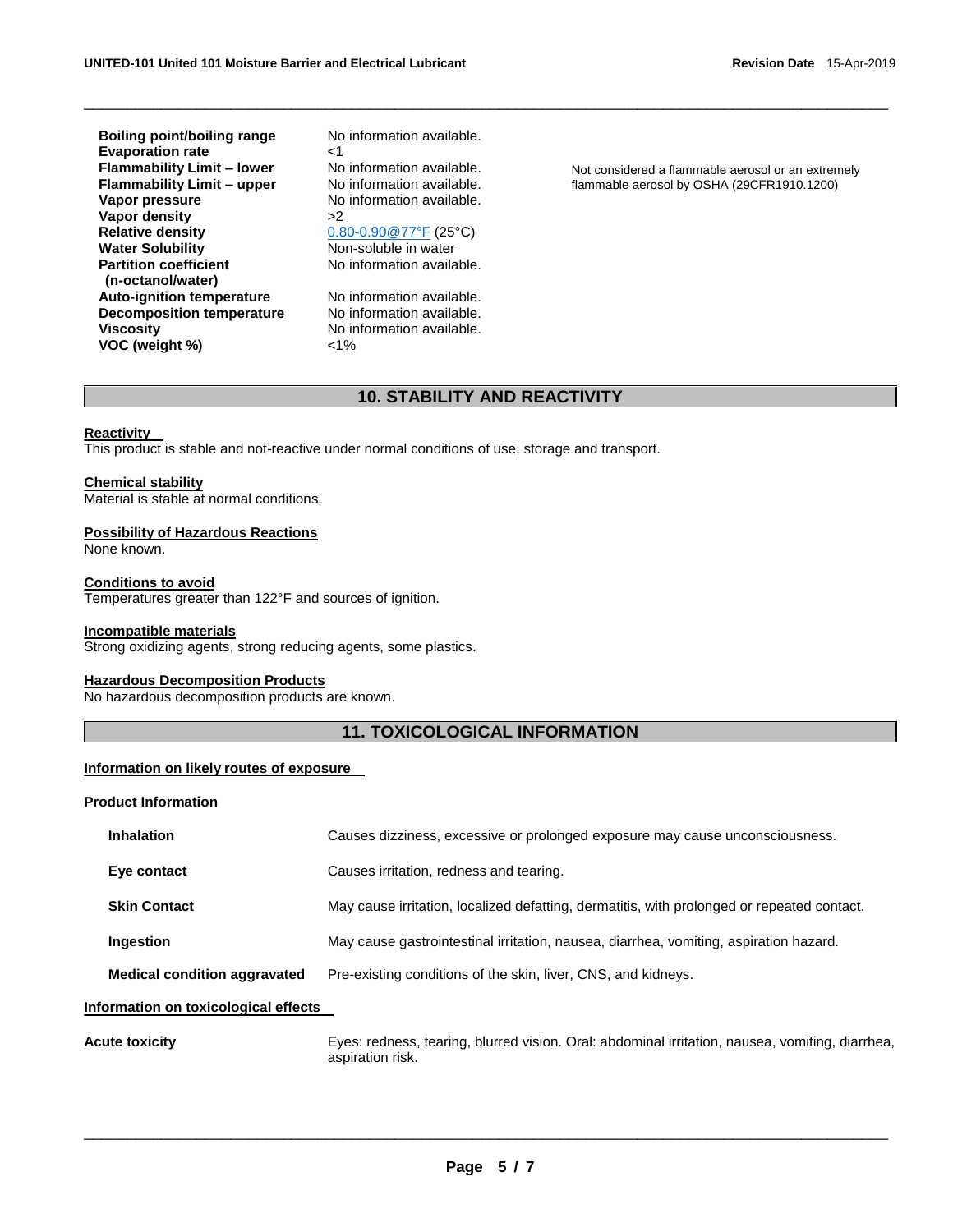| <b>Chemical Name</b>                     | <b>Dermal LD50</b>                                              | Oral LD50           | <b>Inhalation LC50</b> |
|------------------------------------------|-----------------------------------------------------------------|---------------------|------------------------|
| Octamethylcyclotetrasiloxane<br>556-67-2 | >0.9 mg/kg LC <sub>50</sub><br>(Rat 4hr)<br>36 g/m <sup>3</sup> | 1540 mg/kg<br>(Rat) |                        |
| Mineral Oil                              | >2000 mg/kg.                                                    | >5000 mg/kg         |                        |
| 8042-47-5                                | (Rabbit)                                                        | (Rat)               |                        |

\_\_\_\_\_\_\_\_\_\_\_\_\_\_\_\_\_\_\_\_\_\_\_\_\_\_\_\_\_\_\_\_\_\_\_\_\_\_\_\_\_\_\_\_\_\_\_\_\_\_\_\_\_\_\_\_\_\_\_\_\_\_\_\_\_\_\_\_\_\_\_\_\_\_\_\_\_\_\_\_\_\_\_\_\_\_\_\_\_\_\_\_\_

\*Estimates for product may be based on additional component data not shown.

**Skin corrosion/irritation Serious eye damage/irritation Ingestion Carcinogenicity Chronic health hazards**

May cause irritation, localized defatting, dermatitis, with prolonged or repeated contact. Redness, tearing or blurred vision may occur. Abdominal irritation, nausea, vomiting, diarrhea, aspiration risk. **OSHA**: No **ACGIH**: No **NTP**: No **IARC**: No None known.

# **12. ECOLOGICAL INFORMATION**

### **Ecotoxicity**

Not Established.

### **Persistence and degradability**

Components or components of this product are not biodegradable.

### **Bioaccumulation**

This product is not expected to bioaccumulate.

### **Soil Mobility**

This product is mobile in soil.

## **Other adverse effects**

No other adverse effects known with this product.

# **13. DISPOSAL CONSIDERATIONS**

## **Waste treatment methods**

| <b>Disposal Considerations</b> | Dispose of in accordance with federal, state, and local regulations. Do not dump in         |  |
|--------------------------------|---------------------------------------------------------------------------------------------|--|
|                                | sewers. Wrap container and place in trash collection, do not puncture, incinerate, or reuse |  |
|                                | container.                                                                                  |  |
|                                |                                                                                             |  |

**RCRA Status**

Waste likely considered hazardous under RCRA, however product should be fully characterized prior to disposal (40CFR261).

# **14. TRANSPORT INFORMATION**

# **DOT**

| UN/ID No.                    |
|------------------------------|
| Proper shipping name         |
| Hazard class(es)/division    |
| <b>Packaging exceptions</b>  |
| Special precautions for user |

**UN/ID No.** UN1950 **Aerosols** 2.2 Not applicable. Read safety instructions, SDS and emergency procedures before handling.

### **IATA**

| UN/ID No.                 | UN1950              |
|---------------------------|---------------------|
| UN proper shipping name   | Aerosols, Ltd. Qty. |
| Hazard class(es)/division | 2.2                 |
| Packing group             | Not applicable.     |